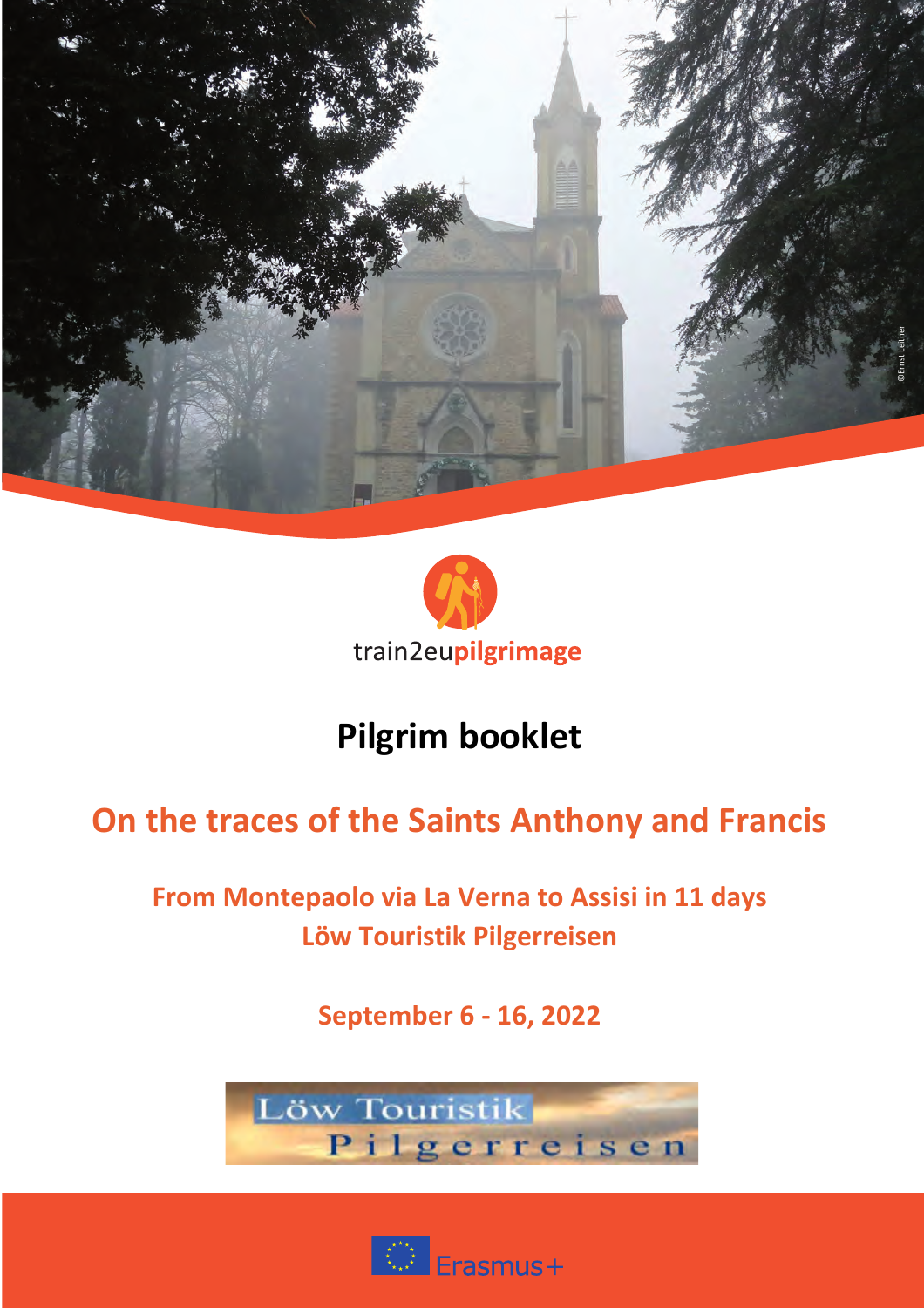## **On the traces of the Saints Anthony and Francis**

**Pilgrims guided by:** Christa Englinger

**Date(s) of text writing:**

March 2022

## **Description of itinerary**

This pilgrimage takes us through the natural landscapes of Emilia-Romagna, northern Tuscany and Umbria. On this path we will only rarely encounter individual pilgrims or small groups and the path invites you to reflect and enjoy nature in silence. Along the way, we keep coming back to places where Francis of Assisi left his mark and we can still feel his presence at every step. In addition to monasteries and hermitages also medieval towns, dense forests and highlights of Italian culture and cuisine await us.

## **Our travel program:**

### **Day 1, Tuesday 6 September, Departure by night train to Venice**

21:27: Departure from Vienna by night train to Venice. Access along the western route (St. Pölten, Amstetten, Linz, Wels, Attnang Puchheim, Salzburg) is possible!

## **Day 2, Wednesday 7, September Ravenna**

08:23: Arrival in Venice Mestre. From here we take the bus to Ravenna (travelling time approx. 3 hours) and arrive at the hotel in Ravenna around noon. Check-in and luggage storage at the hotel and time for individual lunch break. In the afternoon we take a guided city walk in the city known for its colorful mosaics and then we move into our rooms in the hotel. There is time for relaxation or for further individual sightseeing. Dinner in the La Gardela restaurant. Overnight at the Hotel Centrale Byron in Ravenna From Dovadola to Assisi

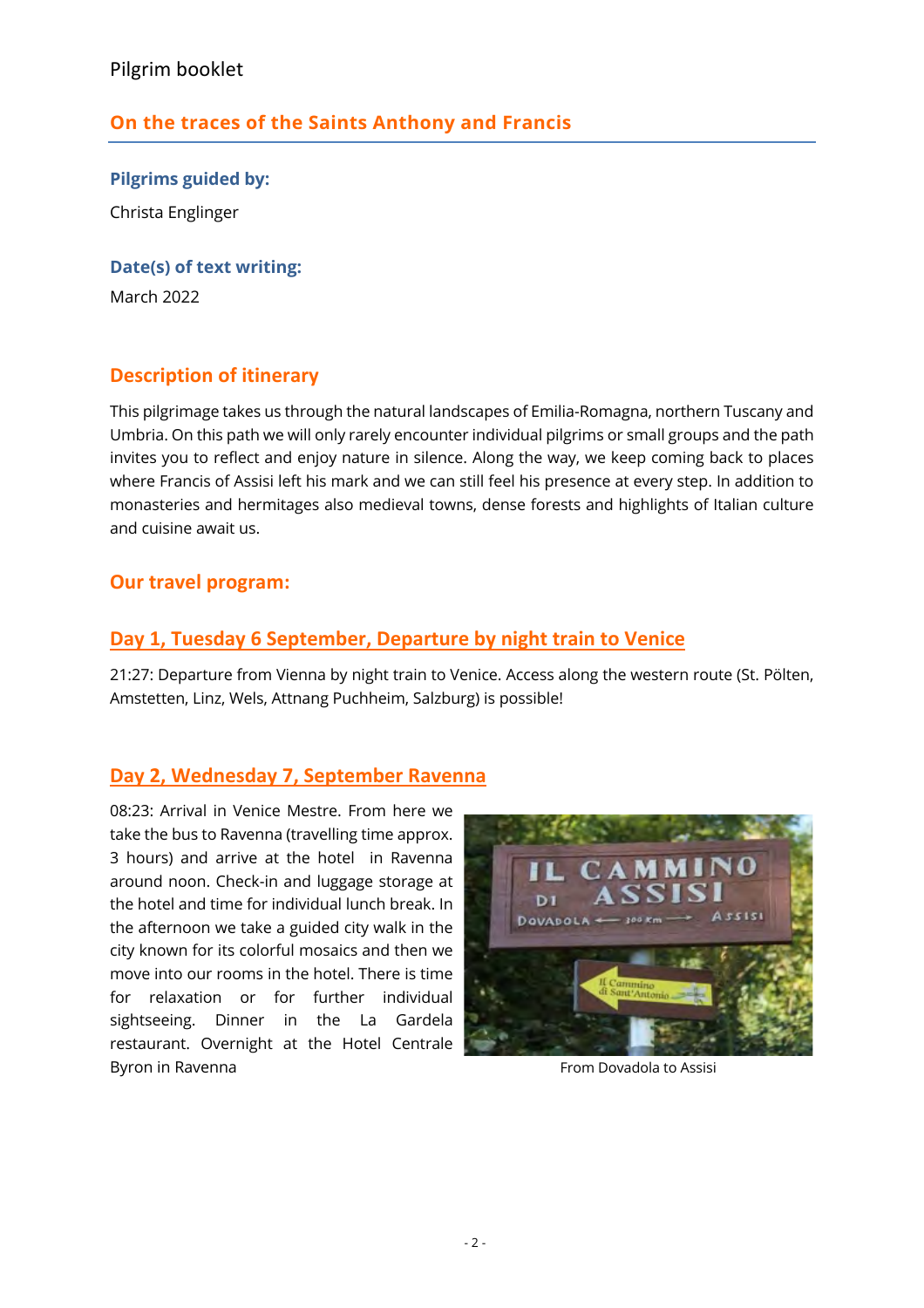## **Day 3, Thursday September 8, Ravenna - Montepaolo - Portico di Romagna**

After breakfast we go by bus to the Hermitage or Sanctuary of Montepaolo, a few kilometers from Dovadola, built in memory of Saint Anthony who stayed there between 1221 and 1222. After a contemplative visit, we continue to Passo Trebbio, where today's hike begins. From here we walk through the hilly landscape via Marzanella and Monte Busca to Portico di Romagna. We will have a picnic lunch en route. Dinner and overnight in the Hotel Al Vecchio Convento in Portico di Romagna (www.vecchioconvento.it)



Dovadola

Stage: 21 km - 410 m up, 690 m down - approx. 8 hours walking time

## **Day 4, Friday September 9, Portico di Romagna – Passo Calla – Camaldoli – Badia Prataglia**

After breakfast our bus takes us to Passo Calla via Corniolo. We leave the bus, but our luggage is taken straight to our next accommodation in Badia Prataglia. We walk from Passo Calla (1,296 m) via Pioggio Scali (1,530 m) to the Eremo di Camaldoli (visit of the hermitage) and on to the monastery of Camaldoli (visit of the church and the old pharmacy). Picnic along the way and coffee break in Camaldoli. Bus transfer from Camaldoli to Badia Prataglia. Dinner and overnight at Hotel Bosco Verde in Badia Prataglia.

Stage: 15 km - 300 m up, 770 m down - approx. 5.5 hours walking time



Eremo di Camaldoli

Note: this is a mountain stage that can only be walked with good weather! If this is not the case, the bus will take us to Eremo Camaldoli and from here we walk to Camaldoli Monastery (visiting the church and old pharmacy) and on to Badia Prataglia.

Stage: approx. 11 km - approx. 400 m up, approx. 400 m down, approx. 4 hours walking time)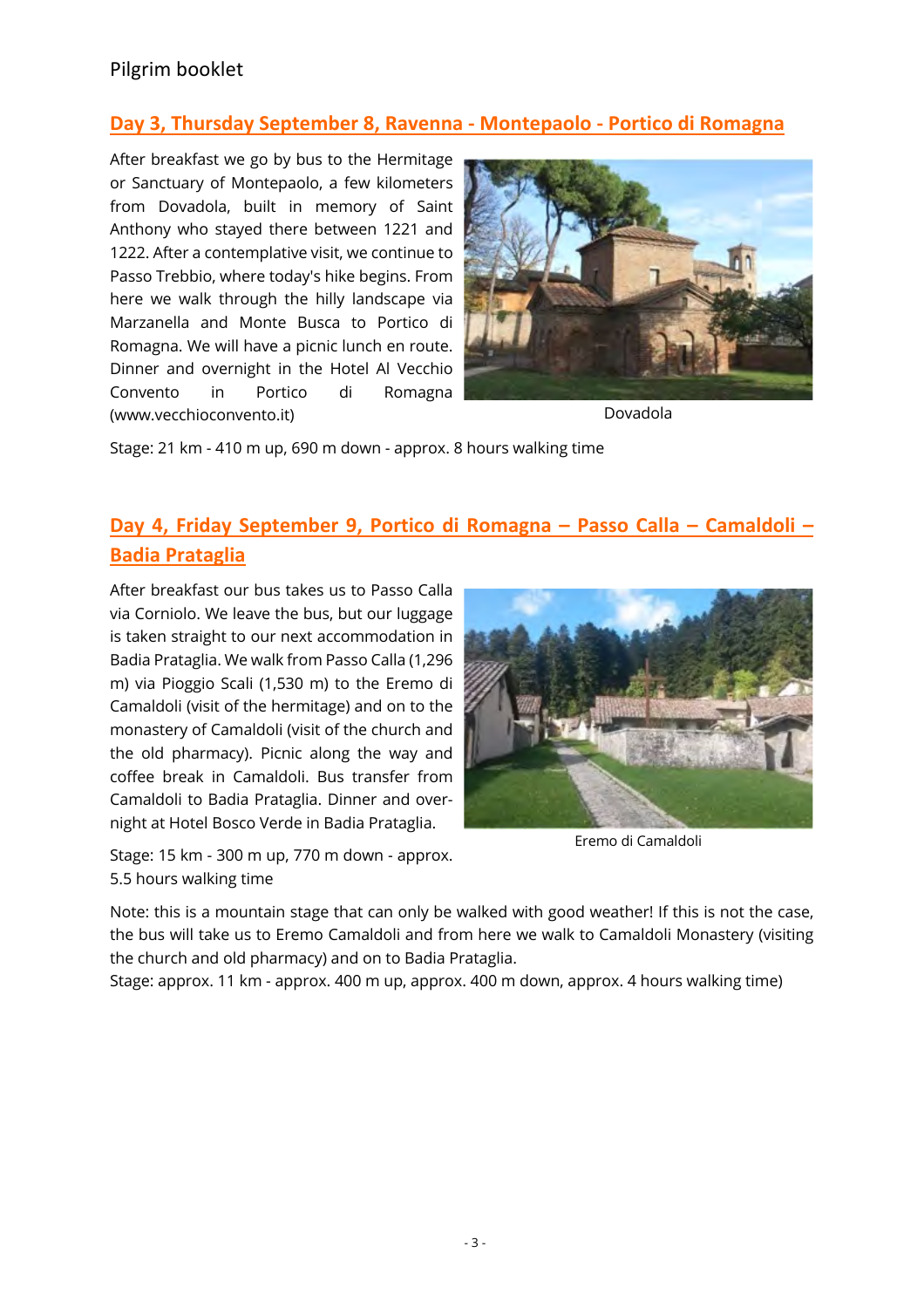## **Day 5, Saturday 10 September, Rimbocchi – La Verna**

While our bus takes us to Rimbocchi, where we start our pilgrimage to the sanctuary of La Verna, our luggage is taken directly to the our accomodation. The densely forested mountain on which the monastery is situated today was donated to Francis by a nobleman and was cherished by Francis and his brothers as a secluded retreat. During his last stay two years before his death, Francis received the stigmata of Jesus Christ here. An inscription above the old entrance to the monastery complex states that "there is no holier mountain in the world" than



The monastery of La Verna

La Verna. We can spend the whole afternoon exploring the monastery with its many memorials, the Antonius chapel and the mystical places where Francis used to pray. Dinner and overnight in the monastery's guest wing.

Stage: 7 km - 640 m up, 70 m down - approx. 2.5 hours walking time (half-day stage)

#### **Day 6, Sunday September 11, La Verna – Sansepolcro – Eremo di Montecasale**

In the morning we take the bus via Sansepolcro - where we deposit our suitcases in the hotel - - to the Afra valley. From the small hamlet of Montagna we walk to the Eremo di Montecasale hermitage. Legend has it that in this place Francis converted three robbers, who had long troubled

the area and who, after meeting Francis, joined his community. The small monastery is still inhabited by a few hermits. After a picnic, on the way back to Sansepolcro we pass the Sasso Spicco, a mystical place where Francis liked to meditate. On the way to our hotel, we walk through the old town of Sansepolcro. The small town - birthplace of the famous Renaissance painter Piero della Francesca - has retained its medieval core and impresses us with its old palazzi and richly decorated churches. Dinner and overnight at the Albergo Fiorentino in Sansepolcro.



Sunset in La Verna

Stage: 14 km - 310 m uphill / 510 m downhill - approx. 5 hours walking time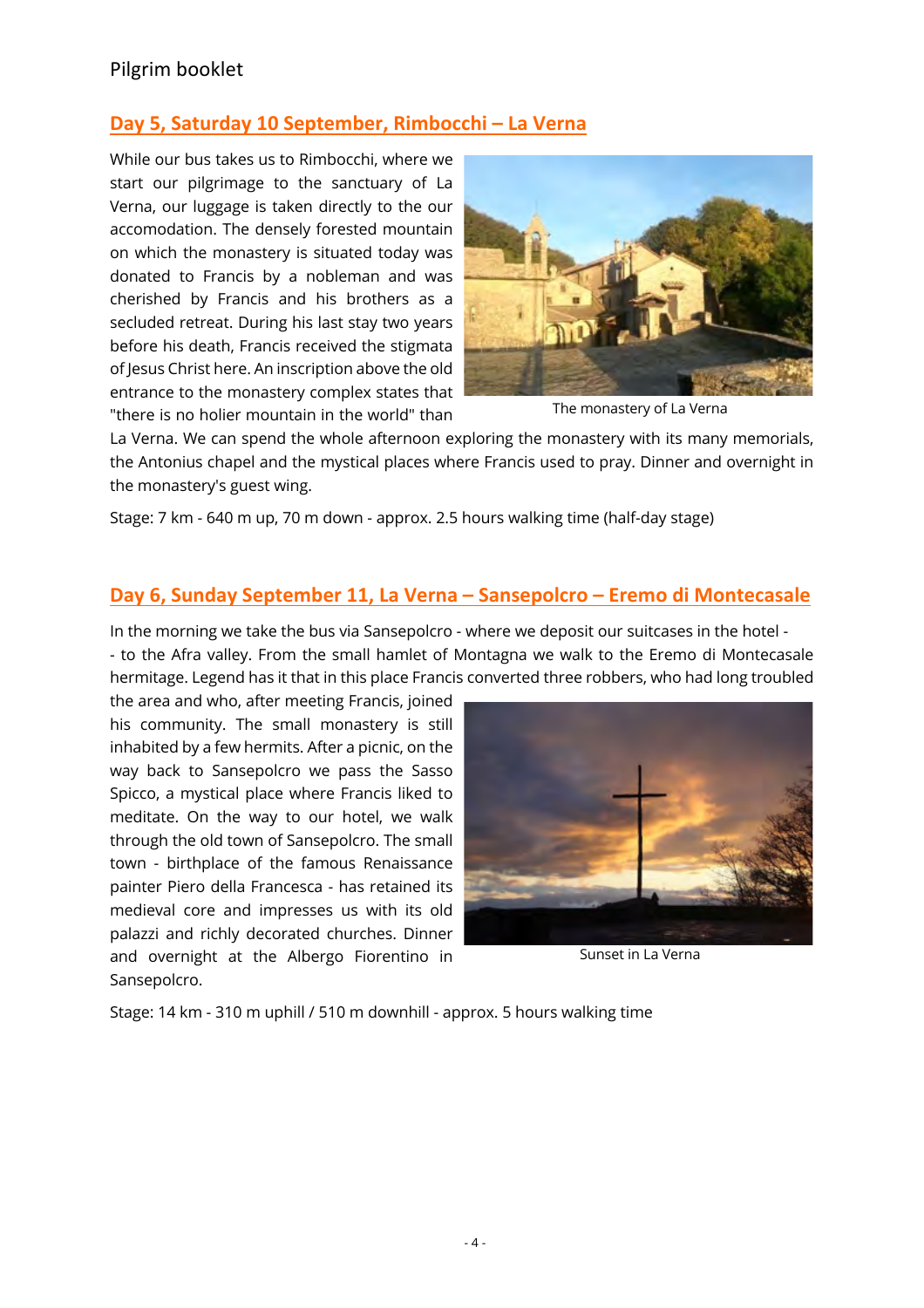## **Day 7, Monday 12 September, Sansepolcro - Citerna – Citta di Castello**

Our bus takes us through the suburbs of Sansepolcro to Citerna, a small medieval village on the hills above the Tiber Valley. Our luggage will be taken to the hotel in Città di Castello. From here we walk via Le Burgne and Lerchi to the hermitage of Buonriposo. We pay a short visit to the hermitage, which is privately owned. Then we continue over hills with beautiful views of the Tiber valley and the Apennine Mountain range to Città di Castello. On this day, we will have a picnic on the way. The old town of Città di Castello is surrounded by a medieval city wall and invites you to take a short walk. Worth seeing are the cathedral, dedicated to the city's patron saints, Florido and Amanzio, and the town square with the town tower and the old town hall. Dinner and overnight at Hotel Le Mura in Citta di Castello

Stage: 17 km - 580 m up, 770 m down - approx. 6 hours walking time

## **Day 8, Tuesday, September 13 Citta di Castello – San Benedetto – Gubbio**

After breakfast we have a one-hour bus transfer to the former monastery of San Benedetto near Pietralunga. From San Benedetto we walk to Loreto Basso, stopping for a picnic along the way. From Loreto Basso bus transfer to Gubbio. After the check in at the hotel we take a walk in Gubbio, one of the oldest towns in Umbria. Here we find particularly many traces of Francis of Assisi. His first path led him to Gubbio, after he had broken with his father. Here he received his first, simple robe from friends and later he tamed a wolf that had threatened the city. After we have visited the St. Francis Church, we take the unique "Funivia" funicular to Monte Ingino, Gubbio's local mountain, on which a basilica was built in honor of Saint Ubaldo - the town's patron saint. From here we do not only have an impressive view of Gubbio, but we can also already see the Castle of Assisi in the distance. Dinner and overnight at Hotel Bosone Palace in Gubbio.

Stage: 15 km – 550 m up, 510 m down - approx. 6 hours walking time

## **Day 9, Wednesday 14 September, Gubbio – Valfabbrica – Assisi**

Our bus takes us to Valfabbrica and our luggage to Assisi. Today we tackle the last stage. After a steep climb, the first glimpse of Assisi and the Basilica of St. Francis rewards our effort. From here we head towards our destination on comfortable side roads between meadows and olive groves with beautiful views of Assisi. Shortly before Assisi we have a picnic. We arrive in Assisi through the Bosco di San Francesco, a peaceful forest right below the the city walls and the square in front of the Basilica di San Francesco. After check-in at the hotel and a



Assisi

short free time we will be guided through the basilica by a Franciscan brother and can attend a holy mass. Dinner and overnight in Hotel San Giacomo.

Stage: approx. 13 km, 490 m up, 420 m down – approx. 4 hours walking time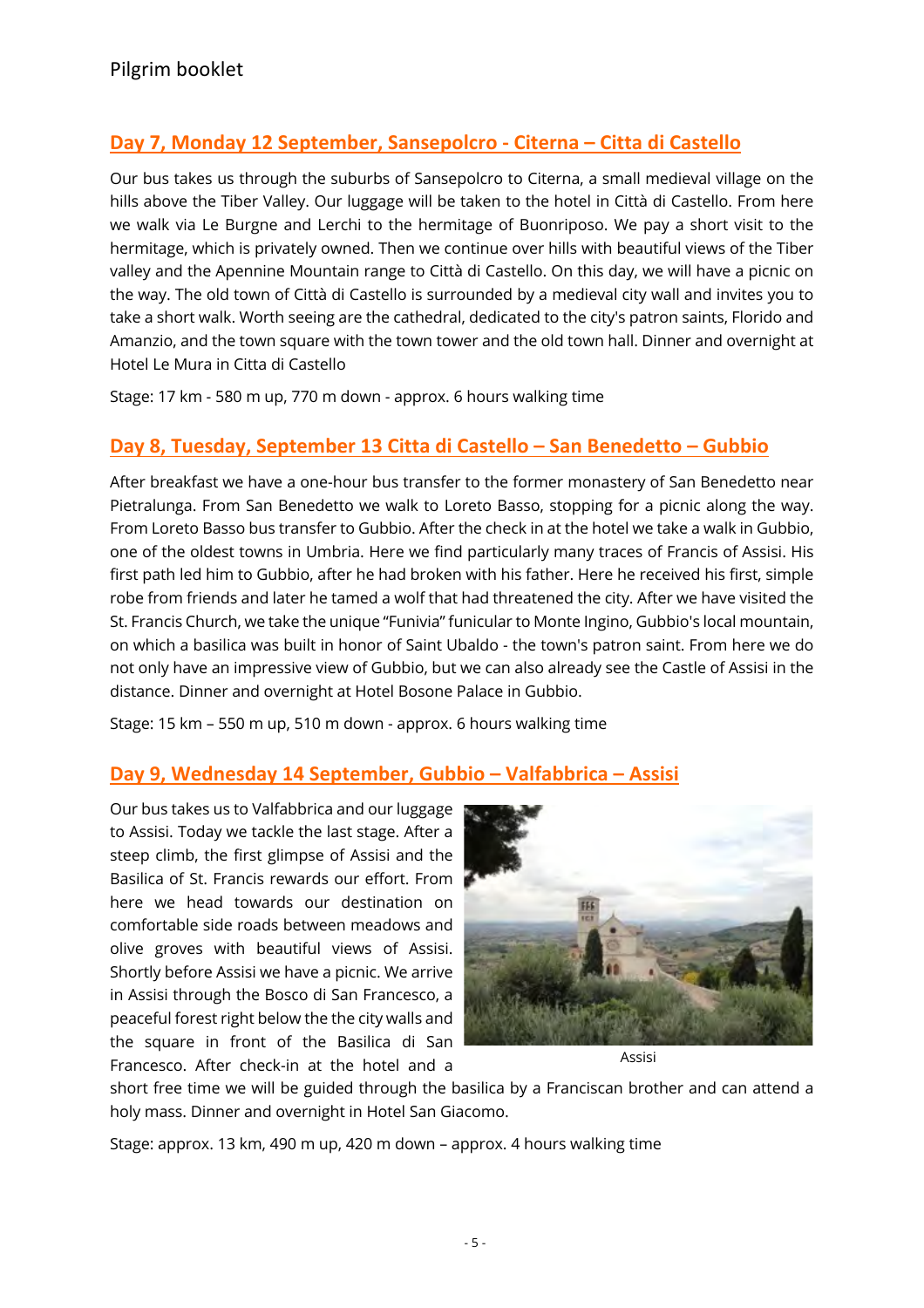## **Day 10, Thursday September 15th, Assisi – homeward journey**

After a visit to the Basilica of Saint Clare, everyone has the choice: either walk with the group to San Damiano - to the small monastery in whose church Francis heard the voice of Christ speaking

from the cross and which he rebuilt with his own hands - or hike to the Eremo delle Carceri hermitage. If you want, you can also enjoy the city on your own or visit the various Franciscan sites. After an individual lunch break, we meet at the hotel and are taken by bus to the Basilica of Santa Maria degli Angeli. We visit the mighty basilica built in the 16th-17th century century. Inside we will see the small Portiuncula chapel, which has long been the central place of St. Francis' community. Here were the first huts where Francis lived with his companions, where



Eremo delle Carceri

important meetings took place and where Francis died on October 3, 1226. From Santa Maria degli Angeli we leave by train at around 5.30 p.m to Florence, where we change to the night train to Vienna or Salzburg.

10:31 p.m. Departure from Florence

#### **Day 11, Friday September 16**

06.49 arrival in Salzburg or 08.52 arrival in Vienna

| Price per person in DBL room | € 1.695,- |
|------------------------------|-----------|
| SGL supplement               | € 125.-   |

#### **The following services are included:**

➢ Night trains Vienna – Venice Mestre and Florence – Vienna or Salzburg in a 4-seater couchette car

- ➢ Train ride Santa Maria degli Angeli Florence in 2nd class
- ➢ All bus transfers and luggage transport listed in the program
- ➢ 8 nights in mid-range accommodation as per program or equivalent
- $\triangleright$  Board basis: half board (breakfast, dinner)
- ➢ All overnight stays also include local taxes
- ➢ Entrance fees to UNESCO sites in Ravenna
- ➢ Headset fees for Ravenna and the Basilica San Francesco in Assisi
- ➢ Local guided tours in Ravenna and in the Basilica of San Francesco in Assisi

➢ Guiding by tour guide / pilgrimage guide Christa Englinger (certified tour guide and pilgrim guide, walking guide), spiritual impulses along the way, experiencing the material and immaterial heritage of the Saints Anthony and Francis